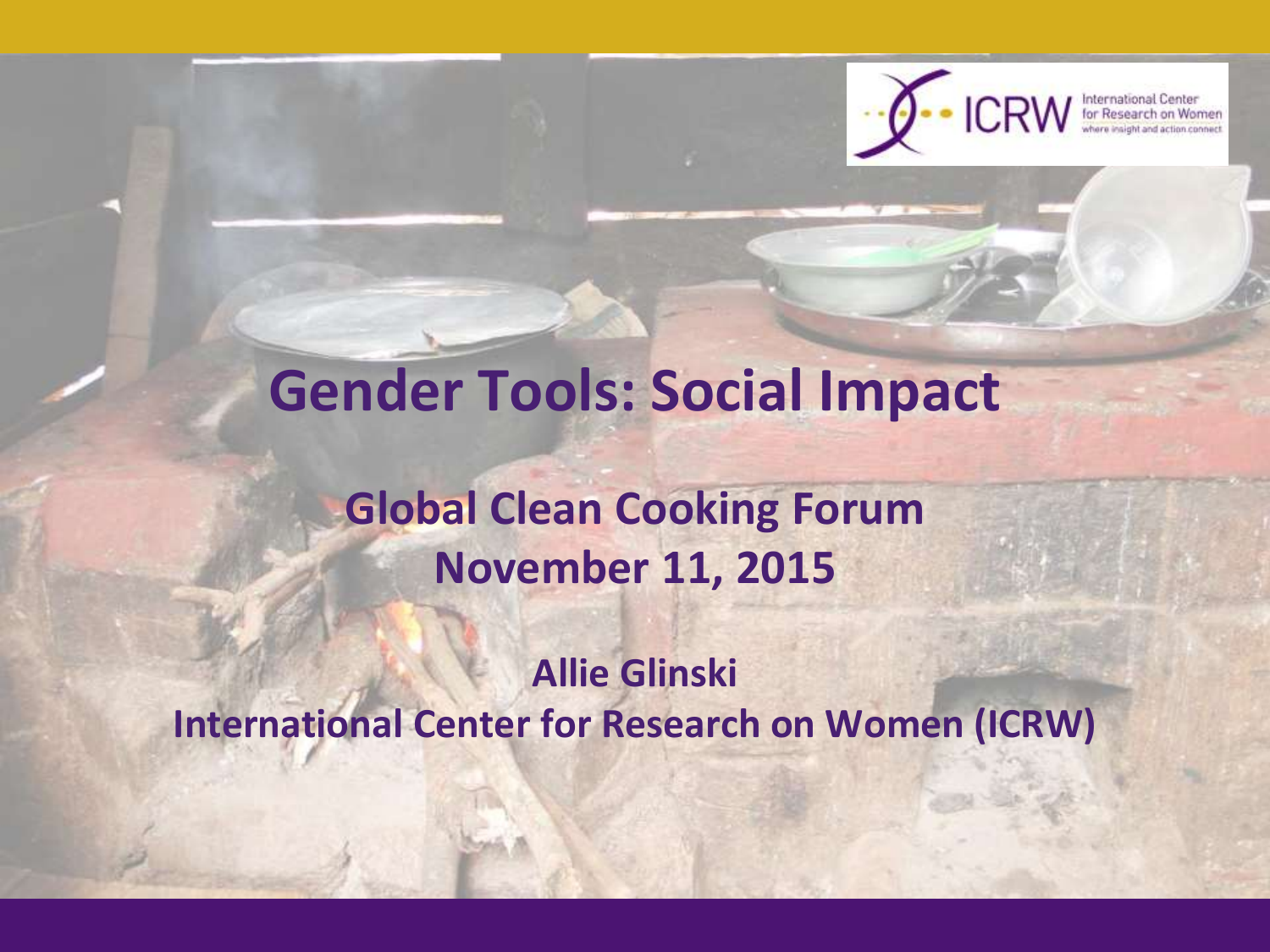

International Center<br>for Research on Women

## **Social Impact Measurement Framework for the Clean Cooking Sector**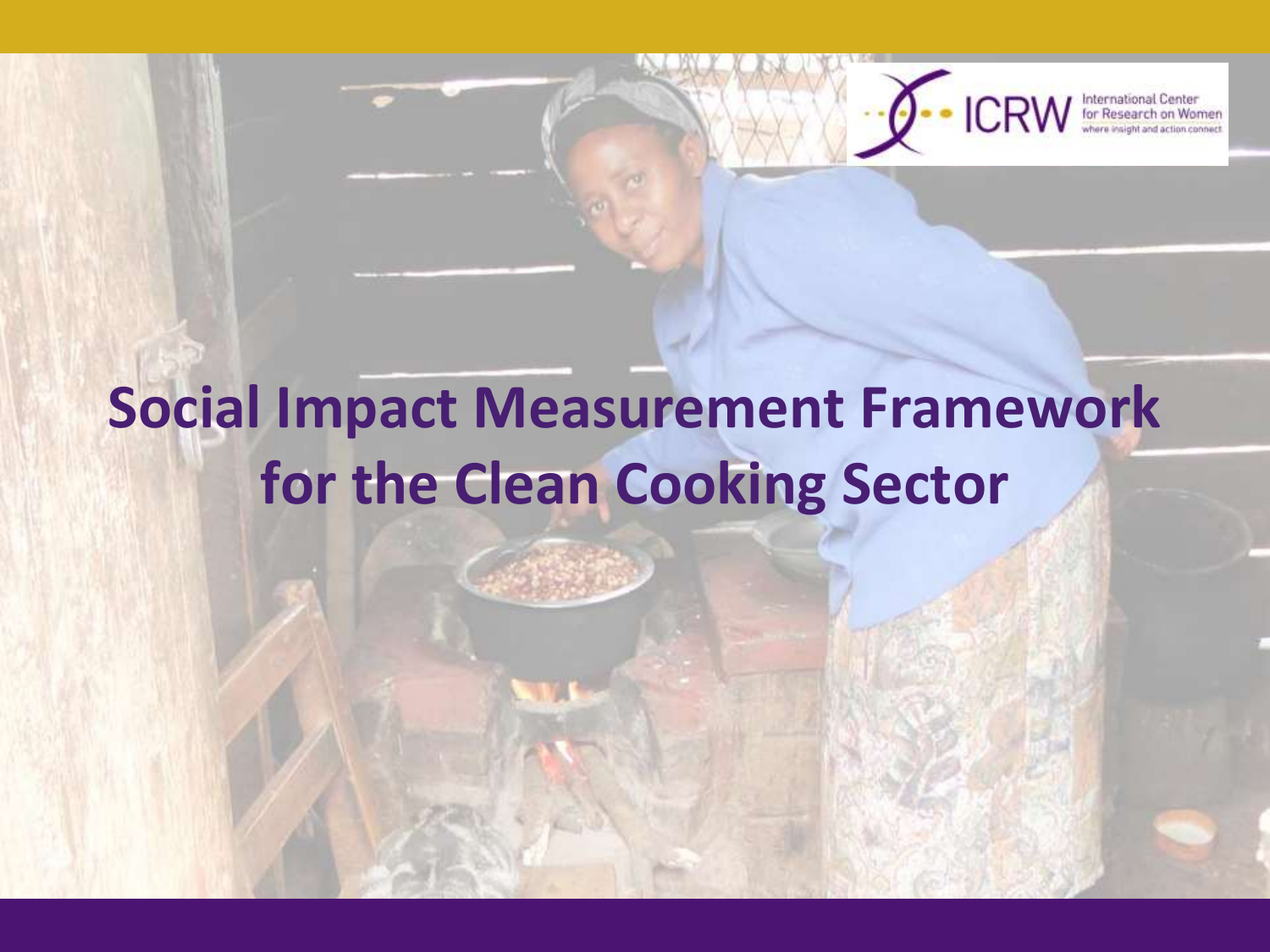### **Why Measure Social Impact?**



- Important to understand the range of impacts created by your product/service
- Understanding these impacts can help implementers improve their programming
	- Data from users can inform implementers:
		- How to improve design
		- How to market products/services
		- How to improve education about product/service use
	- Data from employees/entrepreneurs can inform implementers:
		- How to create more equitable environments
		- How to tailor trainings and mentoring support
		- How to empower employees/entrepreneurs
- Helpful when reporting impacts to diverse audiences
- Attract new funders/investors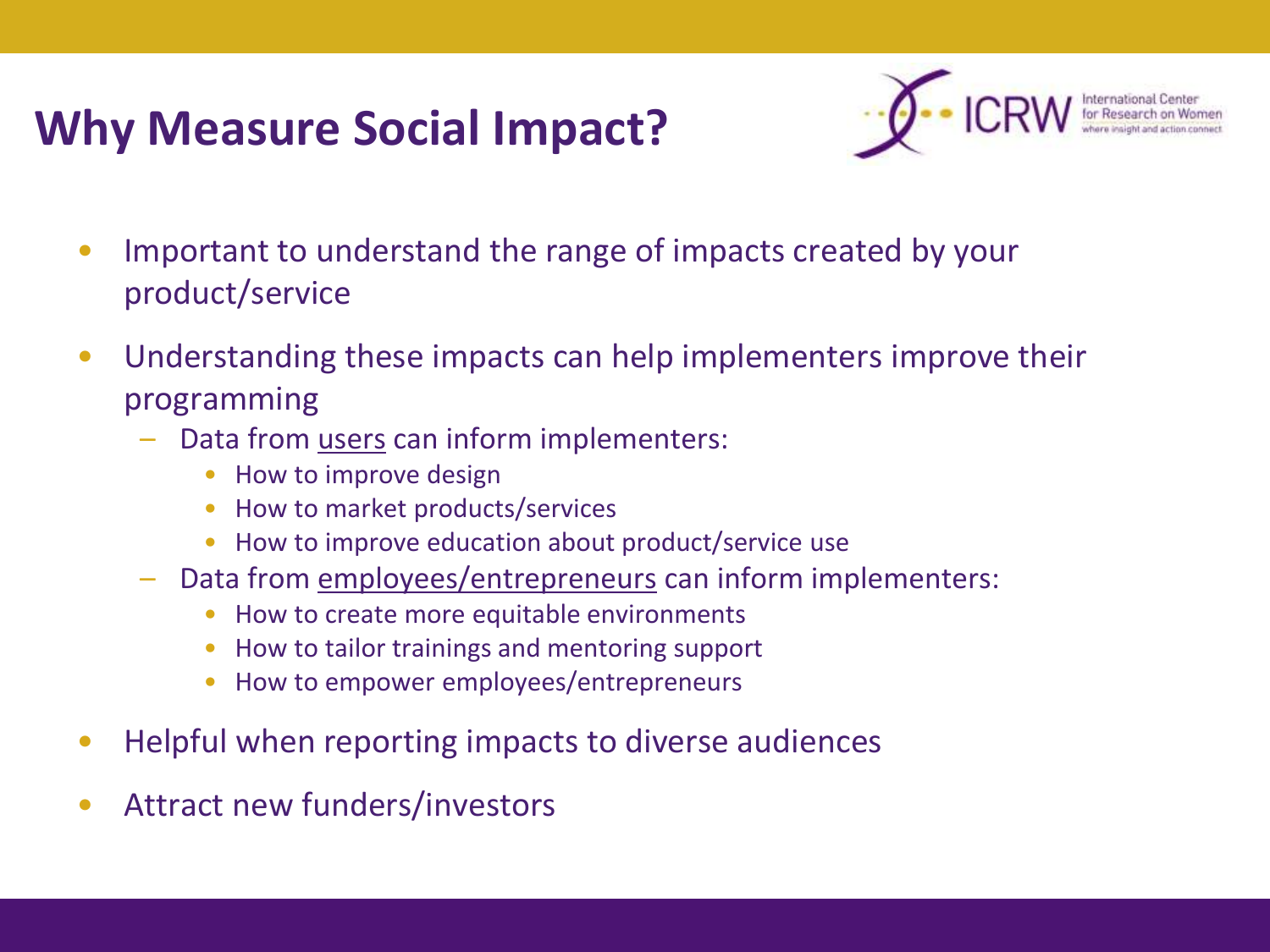## **Why Create a Global Social Impact Measurement System?**



- 1) Clean cooking implementers, researchers, and investors in **alignment** about how to define the social impact created by the clean cooking sector
- 2) Clean cooking implementers have **clear guidance on how to collect and use social impact data** (e.g. indicators & measurement tools). They can use this information to:
	- Monitor progress and improve their business model
	- Promote their work and attract funding
	- Compare themselves to other clean cooking companies
- 3) Creation of a **centralized data capture, management and analysis system**
- 4) The clean cooking sector can **aggregate its social impacts at the global level**. This information can be used to:
	- Drive more attention and funding to the field
	- Attract new investors and implementers as diverse audiences are aware of the social impact potential of the clean cooking sector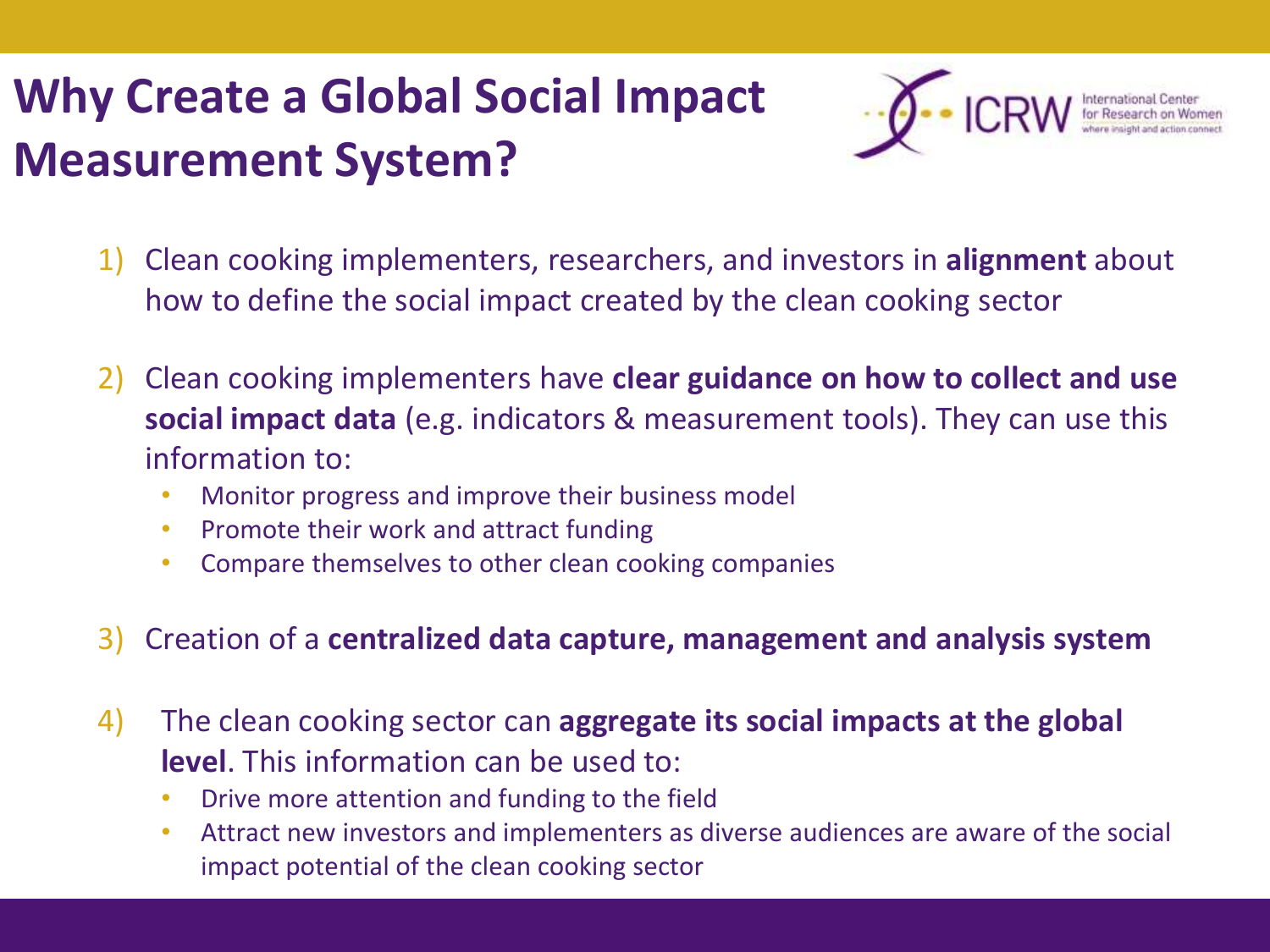### **Process for Defining, Measuring and Reporting on Social Impact**



- Map and define relevant social impacts
- Select key domains of social impact for measurement
- Draft indicators
	- Select/create measurement methodologies
- Field test indicators and measurement methodologies
- Develop a data capture and management system
	- Pilot M&E system
- Modify and adjust
- Roll out

Current phase

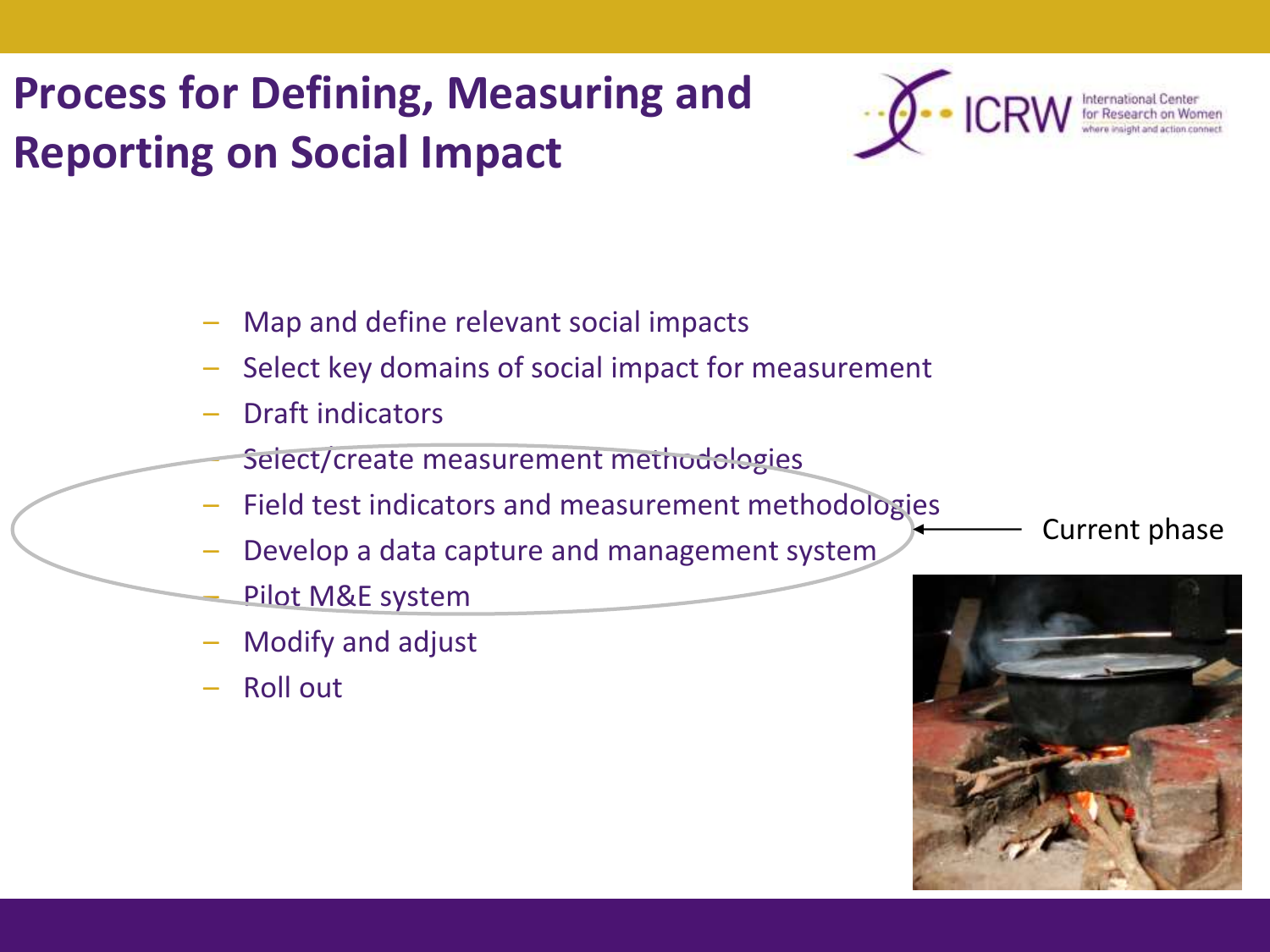

## **Pathways of Social Impact**

- **PATHWAY 1:** How **involvement in the clean cooking value chain** expands **livelihoods opportunities for women and men**
	- How **involvement of women in the clean cooking value chain** enhances **women's social and economic empowerment**
- **PATHWAY 2:** How adoption of clean cooking solutions translates into improvements in **households' social & economic well-being**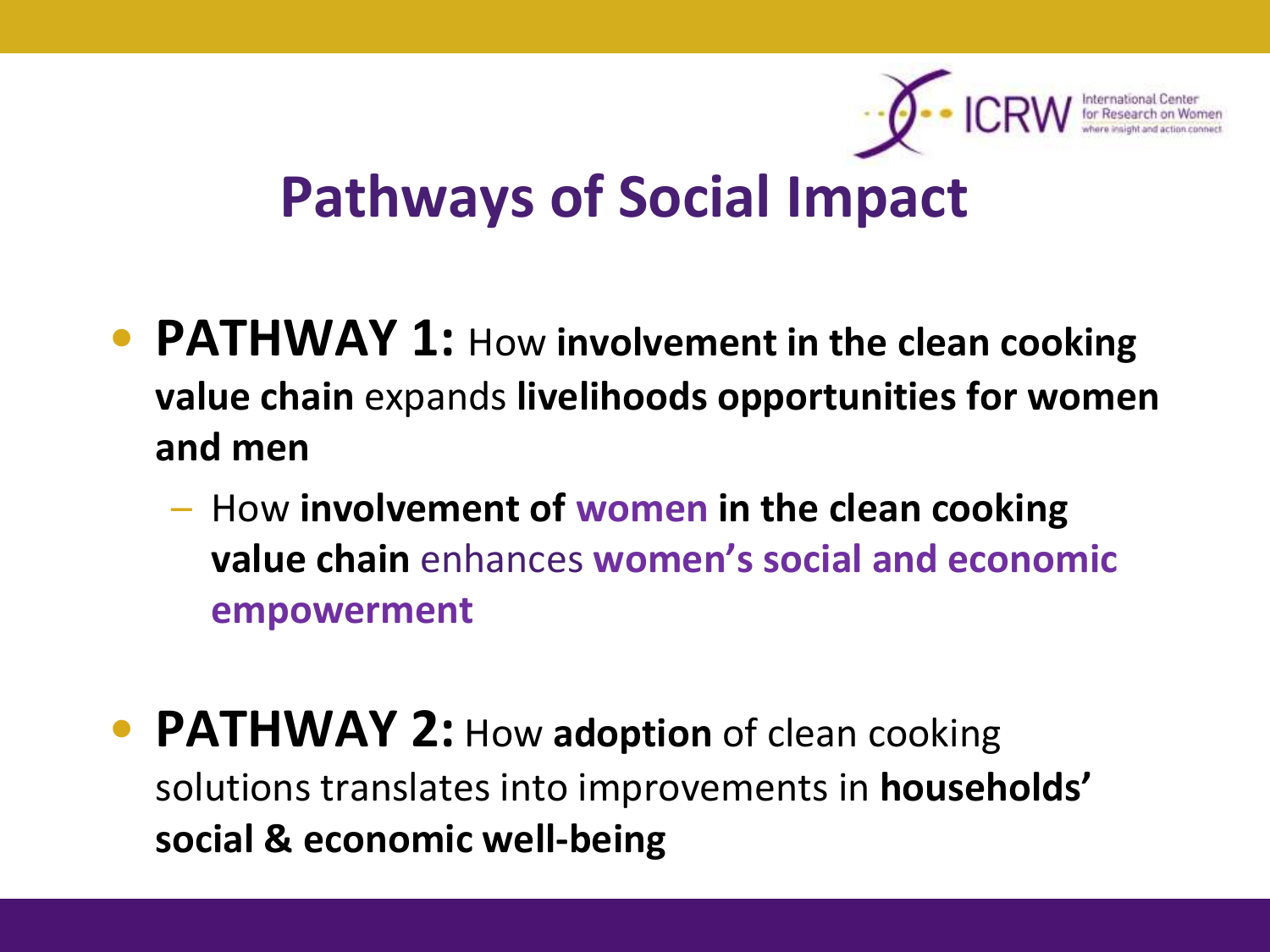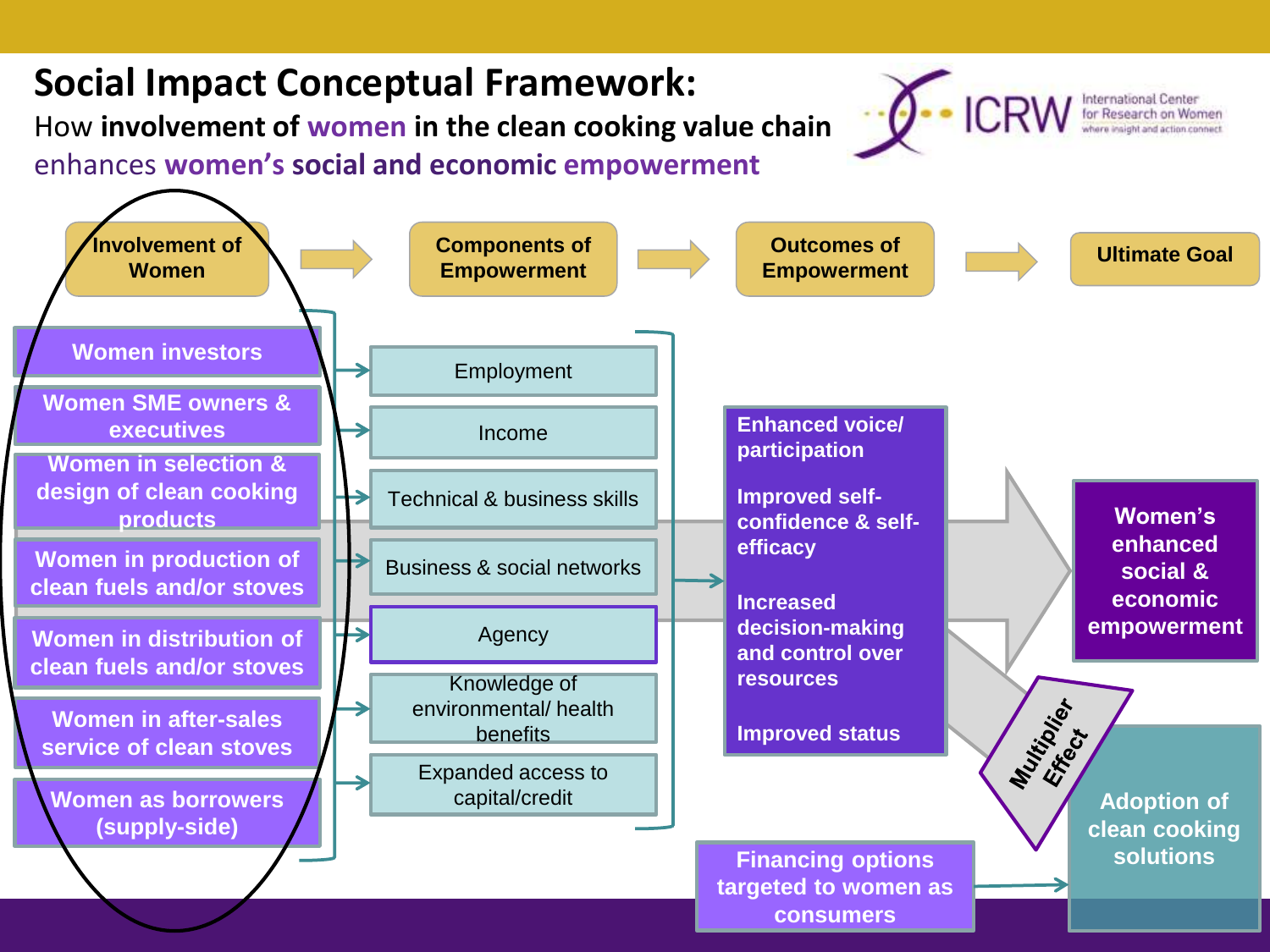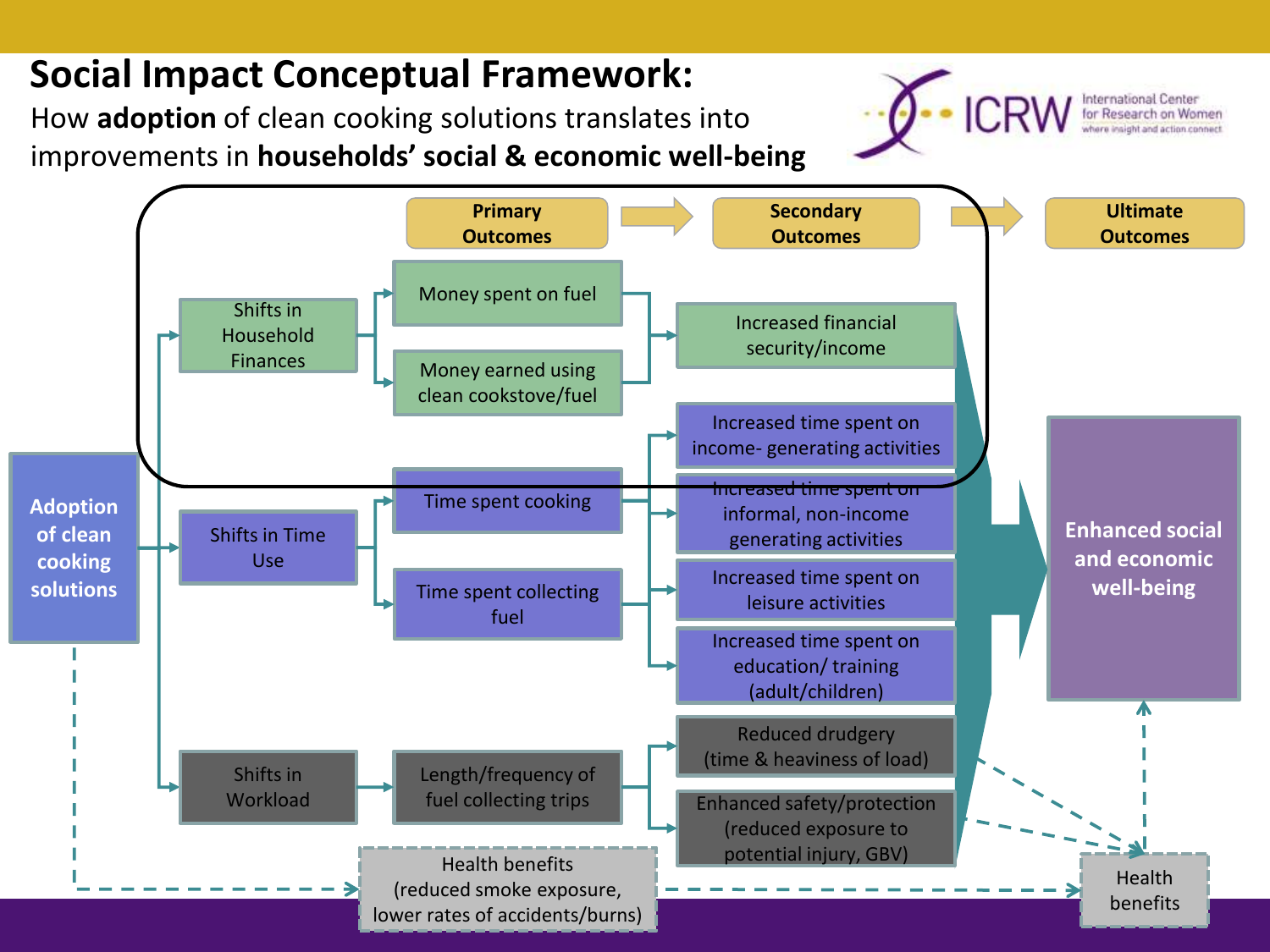# **Key Domains of Social Impact**  $\mathscr{I}$  **CRW**



International Center<br>for Research on Wor

#### **Enterprise Level**

|             | Jobs                           |                             |  |  |  |  |  |  |
|-------------|--------------------------------|-----------------------------|--|--|--|--|--|--|
| Livelihoods | <b>Quality of jobs created</b> |                             |  |  |  |  |  |  |
|             |                                | <b>Full-time/ part-time</b> |  |  |  |  |  |  |
|             |                                | <b>Permanent/ temporary</b> |  |  |  |  |  |  |
|             |                                | <b>Management level</b>     |  |  |  |  |  |  |
|             |                                | Area within the value chain |  |  |  |  |  |  |
|             |                                | <b>Geographic location</b>  |  |  |  |  |  |  |
|             | Income non-management staff    |                             |  |  |  |  |  |  |
|             | (full-time/ part-time)         |                             |  |  |  |  |  |  |
|             | <b>Income management staff</b> |                             |  |  |  |  |  |  |
|             | <b>Women-owned</b>             |                             |  |  |  |  |  |  |
|             |                                |                             |  |  |  |  |  |  |

#### **Employee/ Entrepreneur Level**

|             |                                      | <b>Income</b>                             |  |  |  |  |  |  |  |
|-------------|--------------------------------------|-------------------------------------------|--|--|--|--|--|--|--|
| Empowerment | <b>Access to financial services</b>  |                                           |  |  |  |  |  |  |  |
|             |                                      | <b>Access to credit</b>                   |  |  |  |  |  |  |  |
|             | <b>Business skills</b>               |                                           |  |  |  |  |  |  |  |
|             | <b>Empowerment/leadership skills</b> |                                           |  |  |  |  |  |  |  |
|             | <b>Mentoring</b>                     |                                           |  |  |  |  |  |  |  |
| Economic    | <b>Access to networks</b>            |                                           |  |  |  |  |  |  |  |
|             |                                      | <b>Agency</b>                             |  |  |  |  |  |  |  |
|             |                                      | Decision-making & control over resources/ |  |  |  |  |  |  |  |
| ಠ           |                                      | assets                                    |  |  |  |  |  |  |  |
|             | <b>Voice/communications skills</b>   |                                           |  |  |  |  |  |  |  |
| Social      |                                      | <b>Status</b>                             |  |  |  |  |  |  |  |
|             |                                      | Self-confidence/self-efficacy             |  |  |  |  |  |  |  |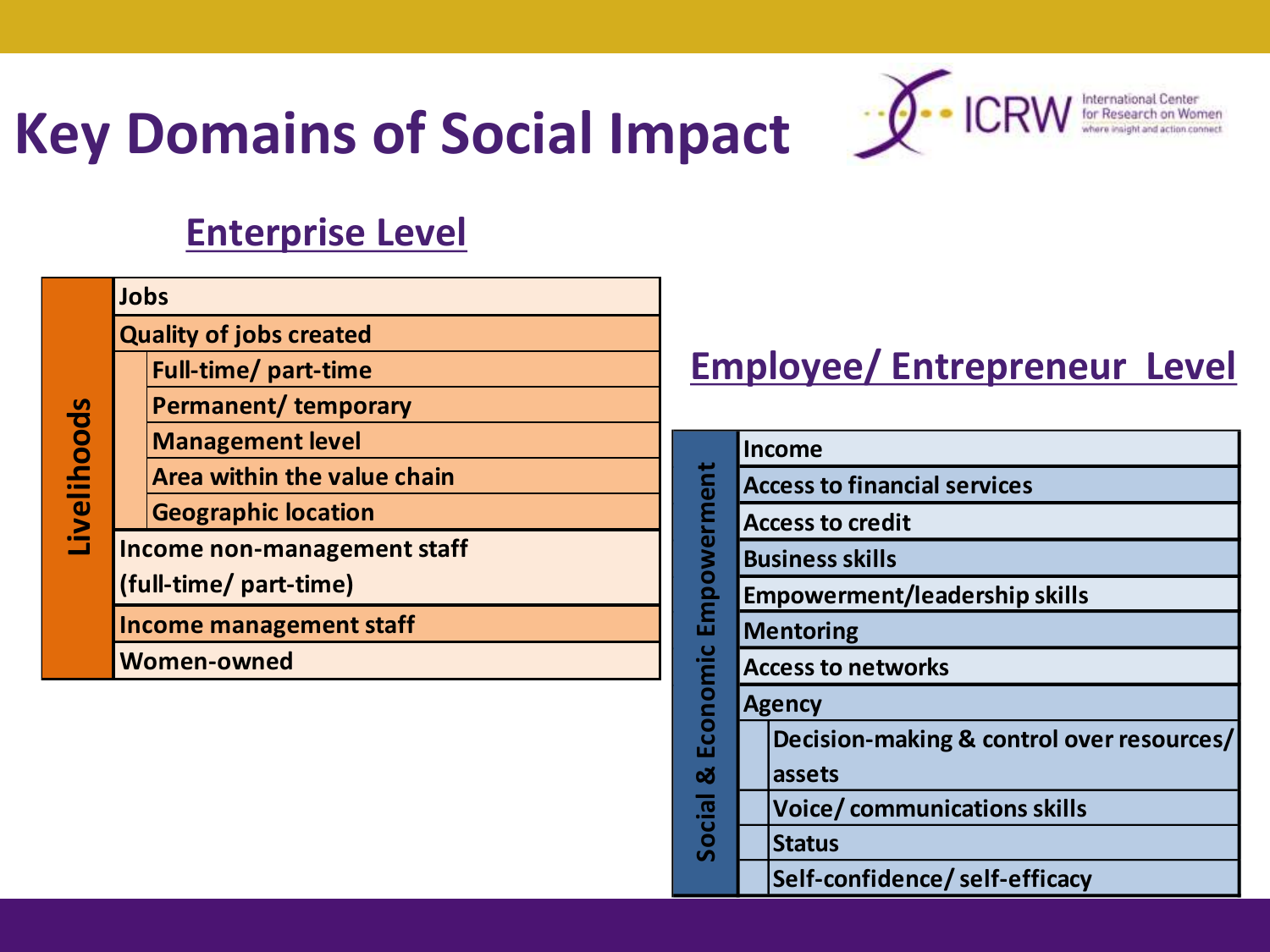# **Key Domains of Social Impact**  $\mathscr{L}$  **CRW**



#### **Customer Level**

| Household<br><b>Finances</b>                 | <b>Fuel expenditure</b>                    |  |  |  |  |  |  |
|----------------------------------------------|--------------------------------------------|--|--|--|--|--|--|
|                                              | Income through productive use of cookstove |  |  |  |  |  |  |
| Time<br>Use                                  | Time spent on fuel collection              |  |  |  |  |  |  |
|                                              | Time spent on cooking                      |  |  |  |  |  |  |
|                                              | Status within the family/community         |  |  |  |  |  |  |
| Social & Economic<br>Well-being<br>Household | <b>Workload</b>                            |  |  |  |  |  |  |
|                                              | Safety/protection                          |  |  |  |  |  |  |
|                                              | <b>Drudgery</b>                            |  |  |  |  |  |  |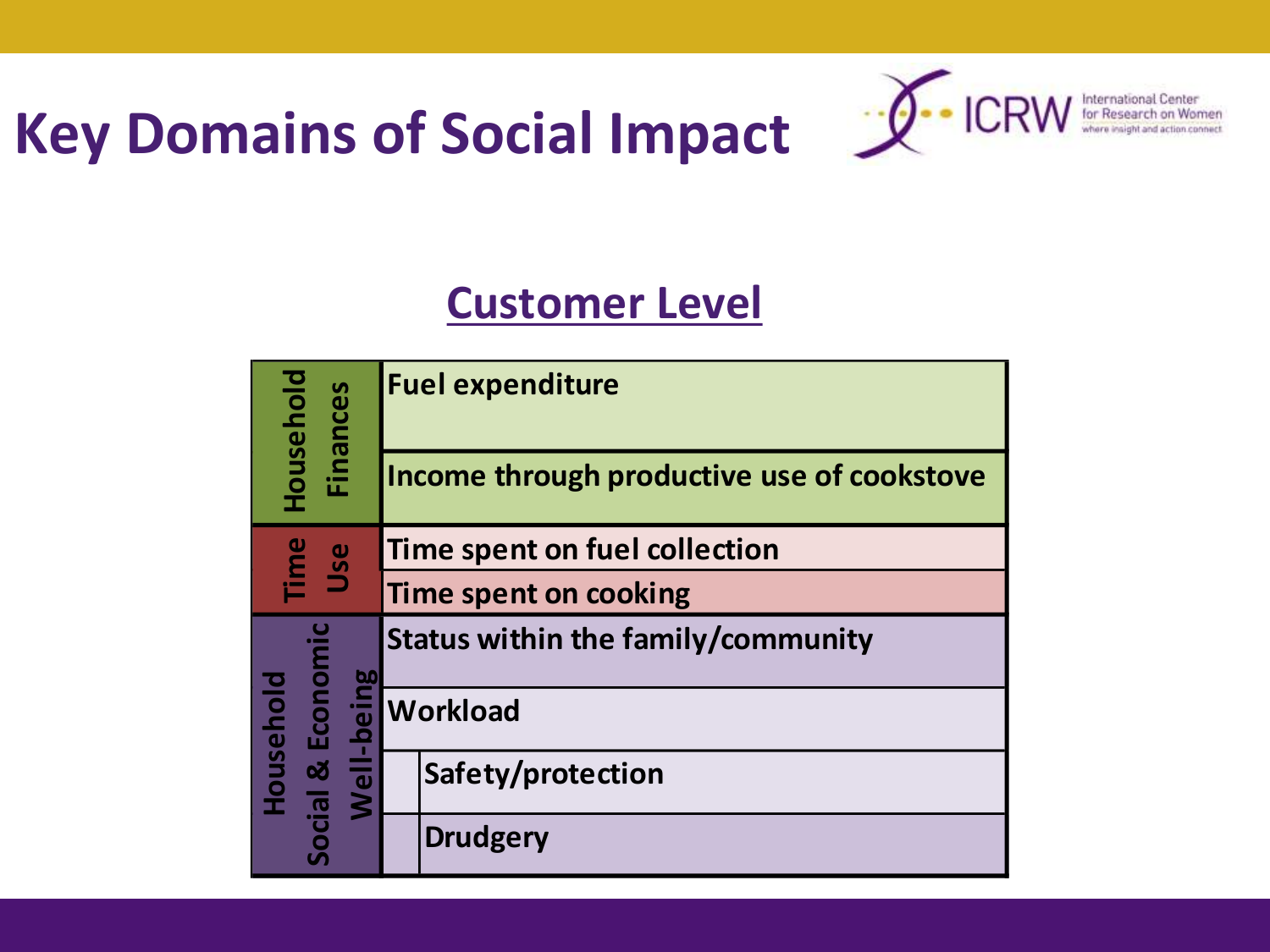## **Social Impact Measurement Framework**



| <b>Tool</b>                                   | <b>Timing</b>                                                                                                        |
|-----------------------------------------------|----------------------------------------------------------------------------------------------------------------------|
| <b>Enterprise Survey</b>                      | Annually                                                                                                             |
| <b>Employee/Entrepreneur</b><br><b>Survey</b> | Baseline: when the person is newly<br>hired/newly engaged with the enterprise<br>Follow-up: after 6 months or 1 year |
| <b>Customer Survey</b>                        | Baseline: soon after purchase of the<br>product/service                                                              |
|                                               | Follow-up: 6 months or 1 year after<br>purchase of the product/service                                               |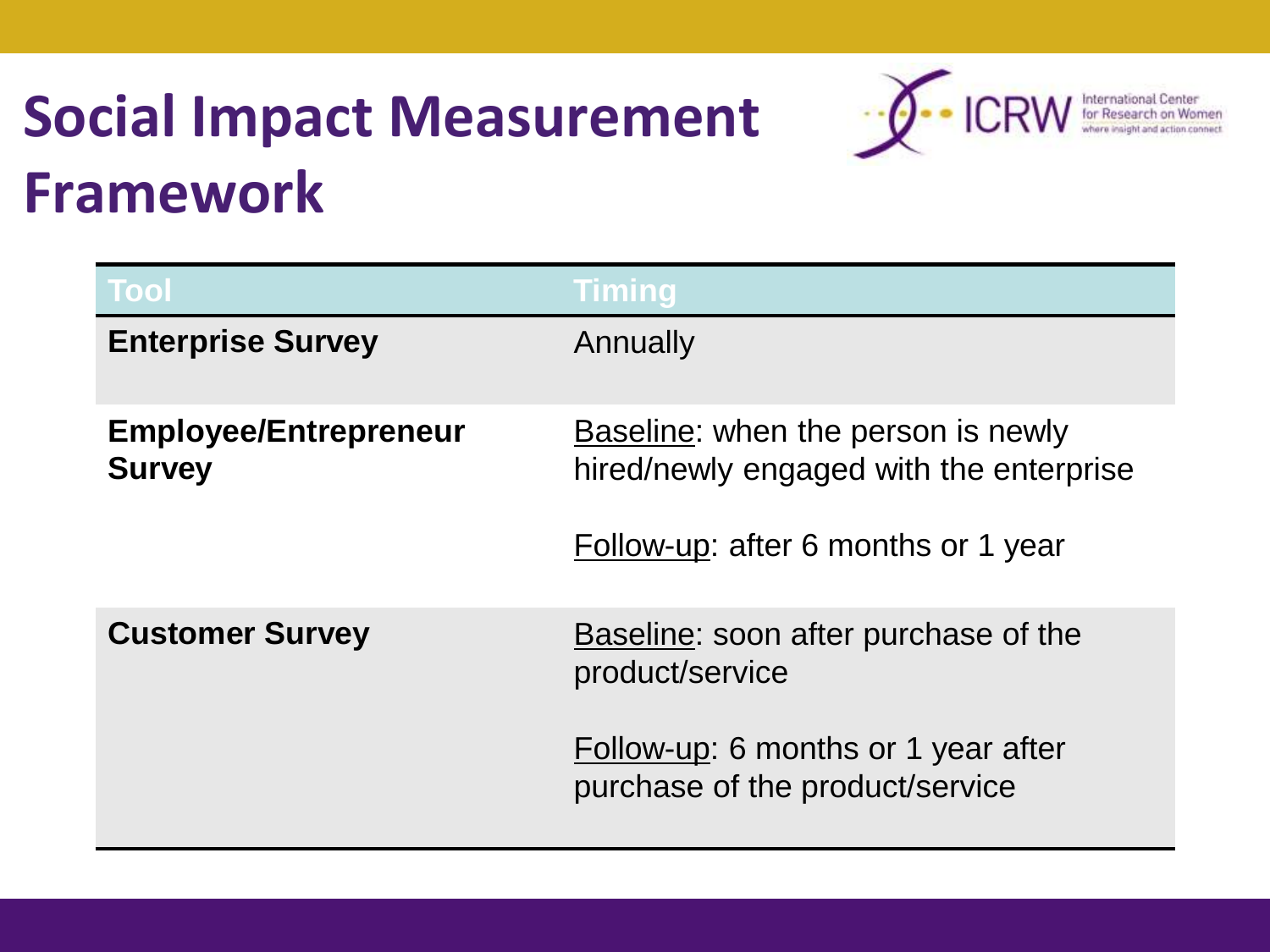## **Customer Level Survey**

#### **Modules of the Survey:**

- Personal Information
- Household Information
- Fuel Expenditure
- Fuel Collection
	- Time Use
	- Drudgery
	- Safety
- **Cooking** 
	- Time Use
	- Drudgery
	- Safety
- Income earned through productive use of clean cooking product
- **Status**
- Customer Satisfaction



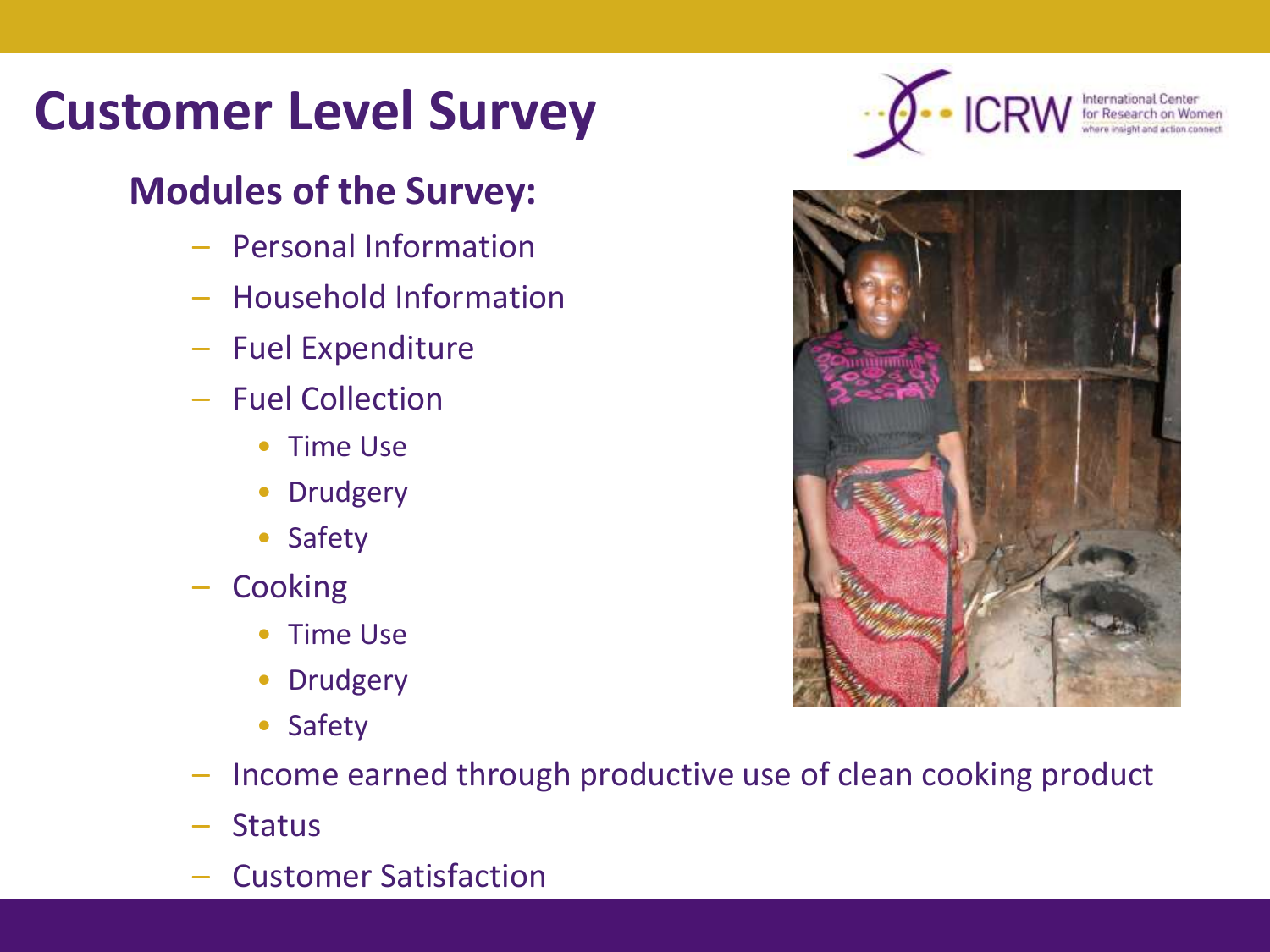## **Customer Level Indicators**



- **Time use** (fuel collection)
	- Average change in number of hours spent on fuel collection annually (*disaggregated by sex*)
		- Total change in number of hours spent on fuel collection annually
	- Top uses of saved time (if time required is less) (*disaggregated by sex*)

#### **Drudgery** (fuel collection)

- Average change in experienced drudgery (*disaggregated by sex*)
	- Average change in weight of fuel carried annually
	- Average change in distance traveled for fuel collection annually
- Percentage of respondents who reported a positive change in level of effort associated with fuel collection

(*disaggregated by sex*)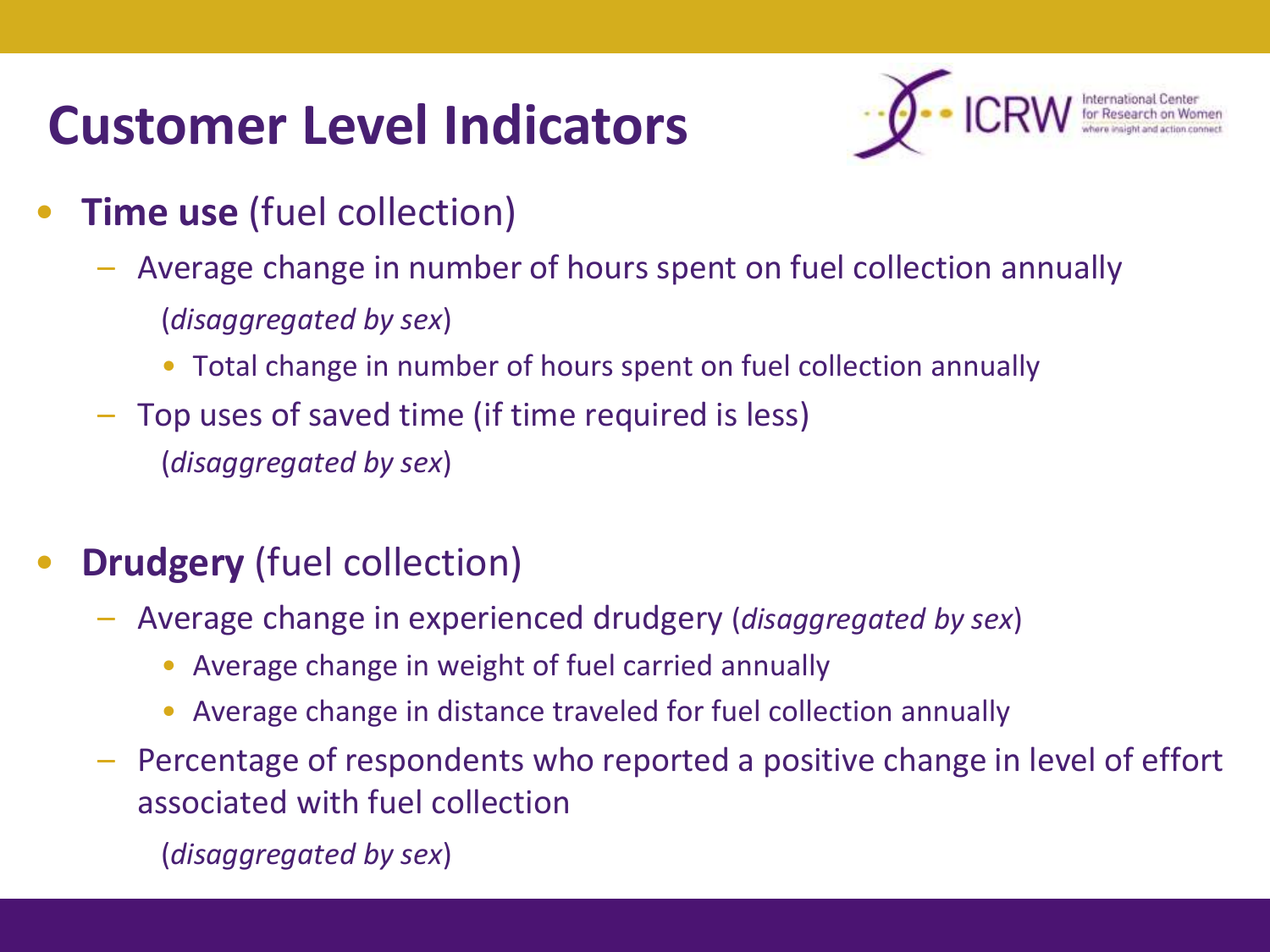## **Fuel Collection**



Fuel Collection: Now I want to ask you a few question related to your fuel collection.

#### What types of fuel do you/your household collect?

Ask the respondent whether they use the fuel type, if yes, ask the rest of the questions in that row, and then move on to the next fuel type.

After completing one section, ask:

#### Is the amount of time required to collect fuel different in different seasons?

If the respondent answers YES, fill in the names of the different seasons (D1j, D2j), the number of months in that season, and then ask about collection of relevant fuels for each season, then move on to the next season. If it is not different, simply fill out the first section (D1) below.

|             | D1j. Name<br>of the<br>season and | <b>Fuel type</b> |                                                                                                                                                                  | D1.<br>Yes/<br>No | D1a. How frequently<br>do you collect the<br>fuel? |                            | Approximately how much do<br>you collect per fuel collection<br>trip? |                                                          |                                      | D <sub>1</sub> f.<br>Approximat<br>ely how far               | D <sub>1</sub> g. Who<br>mostly<br>gathers the             | D1h. How<br>much time do<br>they spend on | D1i. How is the<br>fuel normally<br>collected?                                                 |
|-------------|-----------------------------------|------------------|------------------------------------------------------------------------------------------------------------------------------------------------------------------|-------------------|----------------------------------------------------|----------------------------|-----------------------------------------------------------------------|----------------------------------------------------------|--------------------------------------|--------------------------------------------------------------|------------------------------------------------------------|-------------------------------------------|------------------------------------------------------------------------------------------------|
|             | # of months<br>in this<br>season  |                  |                                                                                                                                                                  |                   | D1a.# of<br>times                                  | D1b. Per<br># of<br>months | D <sub>1c</sub> .<br>Quantity                                         | D <sub>1</sub> d.<br>Unit<br>(bundle,<br>sack,<br>bunch) | D <sub>1e</sub> .Kg<br>per<br>unit** | do you<br>travel per<br>fuel<br>collection<br>trip? $(Km)**$ | $fuel?$ *<br>1=woman;<br>$2 = man; 3 = girl;$<br>$4 = box$ | each<br>collection trip?<br>(in minutes)  | 1=head/back,<br>$2 =$ bike.<br>3= donkey cart,<br>4=donkey w/ocart<br>5=other<br>98-don't know |
|             |                                   |                  | <b>EXAMPLE</b>                                                                                                                                                   | γ                 | 3 times                                            | 1 month                    | 1                                                                     | bundle                                                   | 20kg                                 | 3                                                            | 1, 3                                                       | 60 min                                    | 1                                                                                              |
|             |                                   |                  | 1 Wood                                                                                                                                                           |                   |                                                    |                            |                                                                       |                                                          |                                      |                                                              |                                                            |                                           |                                                                                                |
| Season      |                                   |                  | 2 Animal Dung                                                                                                                                                    |                   |                                                    |                            |                                                                       |                                                          |                                      |                                                              |                                                            |                                           |                                                                                                |
|             |                                   |                  | 3 Agricultural Waste                                                                                                                                             |                   |                                                    |                            |                                                                       |                                                          |                                      |                                                              |                                                            |                                           |                                                                                                |
|             |                                   |                  | 4 Charcoal/Coal                                                                                                                                                  |                   |                                                    |                            |                                                                       |                                                          |                                      |                                                              |                                                            |                                           |                                                                                                |
|             |                                   |                  | 5 Other-specify:                                                                                                                                                 |                   |                                                    |                            |                                                                       |                                                          |                                      |                                                              |                                                            |                                           |                                                                                                |
|             | D <sub>2i</sub> .                 |                  | <b>Fuel type</b>                                                                                                                                                 | D <sub>2</sub> .  | D <sub>2</sub> a.                                  | D <sub>2</sub> b.          | D <sub>2c</sub>                                                       | D <sub>2d</sub> .                                        | D <sub>2</sub> e.                    | D <sub>2</sub> f.                                            | D <sub>2g</sub> .                                          | D <sub>2</sub> h.                         | D <sub>2i</sub> .                                                                              |
| N<br>Season |                                   |                  | 1 Wood                                                                                                                                                           |                   |                                                    |                            |                                                                       |                                                          |                                      |                                                              |                                                            |                                           |                                                                                                |
|             |                                   |                  | 2 Animal Dung                                                                                                                                                    |                   |                                                    |                            |                                                                       |                                                          |                                      |                                                              |                                                            |                                           |                                                                                                |
|             |                                   |                  | 3 Agricultural Waste                                                                                                                                             |                   |                                                    |                            |                                                                       |                                                          |                                      |                                                              |                                                            |                                           |                                                                                                |
|             |                                   |                  | 4 Charcoal/Coal                                                                                                                                                  |                   |                                                    |                            |                                                                       |                                                          |                                      |                                                              |                                                            |                                           |                                                                                                |
|             |                                   |                  | 5 Other-specify:<br><b>RALLER ISLAND CONTROLLED AND ALL CONTRACT CONTRACT CONTRACT IN THE CONTRACT CONTRACT ON A PRODUCT AND CONTRACT ON A STATE OF A STREET</b> |                   |                                                    |                            |                                                                       |                                                          |                                      |                                                              |                                                            |                                           |                                                                                                |

\*Note: Here, school-going children below the age of 15 years are referred to as boys and girls, and above 15 years old are referred as men and women

\*\* The units for weight and distance can be calculated according to the local context.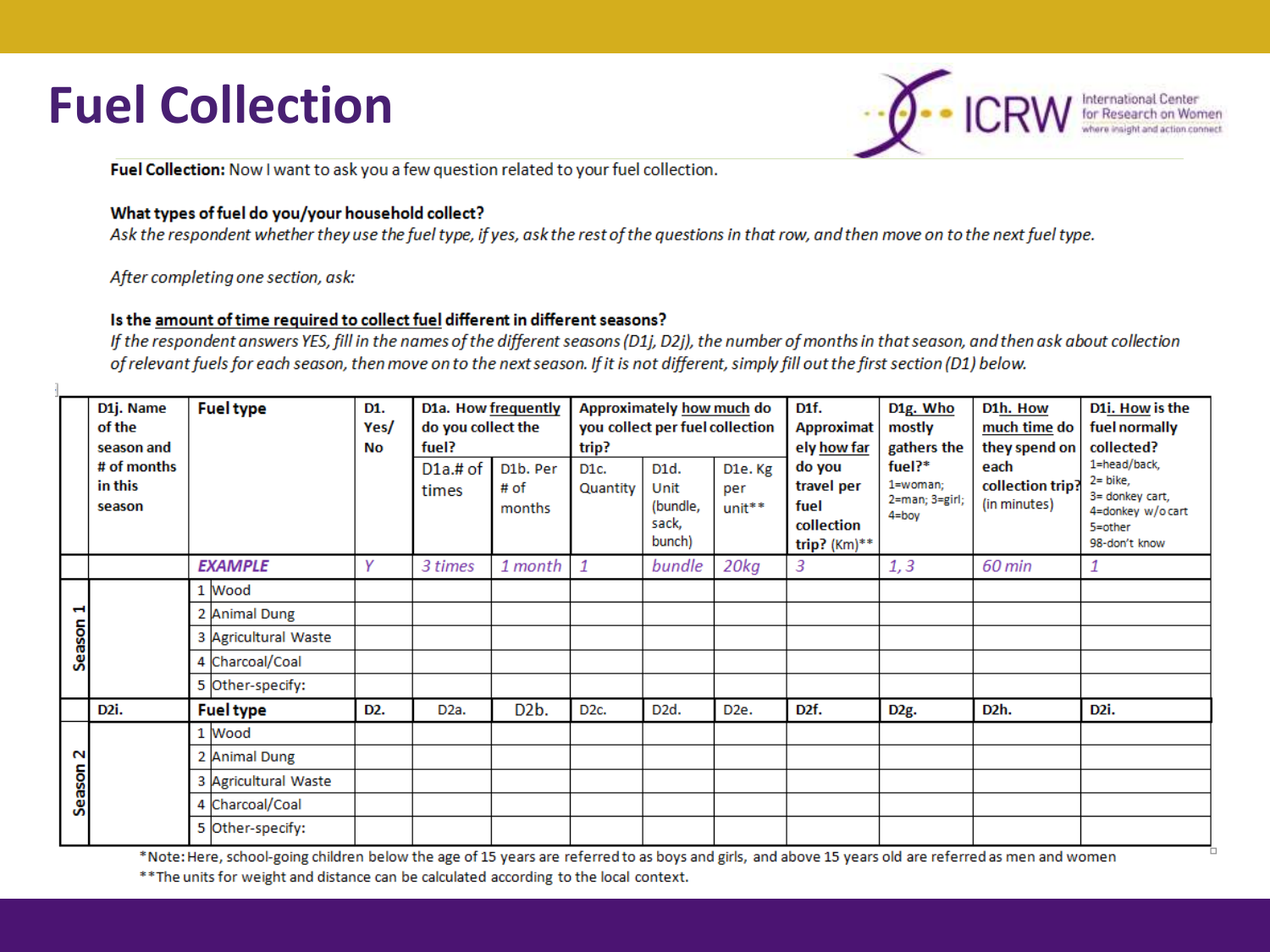## **Fuel Collection Drudgery**



**Fuel Collection Drudgery** 

| Now I want you to think about the level of effort required for fuel collection. I am going to ask you to<br>use the pictures below to tell me about this level of effort. They represent a task that requires no |  |  |  |  |  |
|------------------------------------------------------------------------------------------------------------------------------------------------------------------------------------------------------------------|--|--|--|--|--|
| effort up to a task that requires an extreme amount of effort.                                                                                                                                                   |  |  |  |  |  |
| Please first point to the picture that matches the amount of effort you spent on fuel collection                                                                                                                 |  |  |  |  |  |
| before you had the [clean cooking project]/ when you were cooking with the old method. Then                                                                                                                      |  |  |  |  |  |
| point to the picture that matches the amount of effort you spend on fuel collection now that you are<br>using the [clean cooking product].                                                                       |  |  |  |  |  |
| Write the name of the cooking methods below the pictures that the respondent points to. Include both<br>the old cooking method and the [clean cooking product].                                                  |  |  |  |  |  |
|                                                                                                                                                                                                                  |  |  |  |  |  |